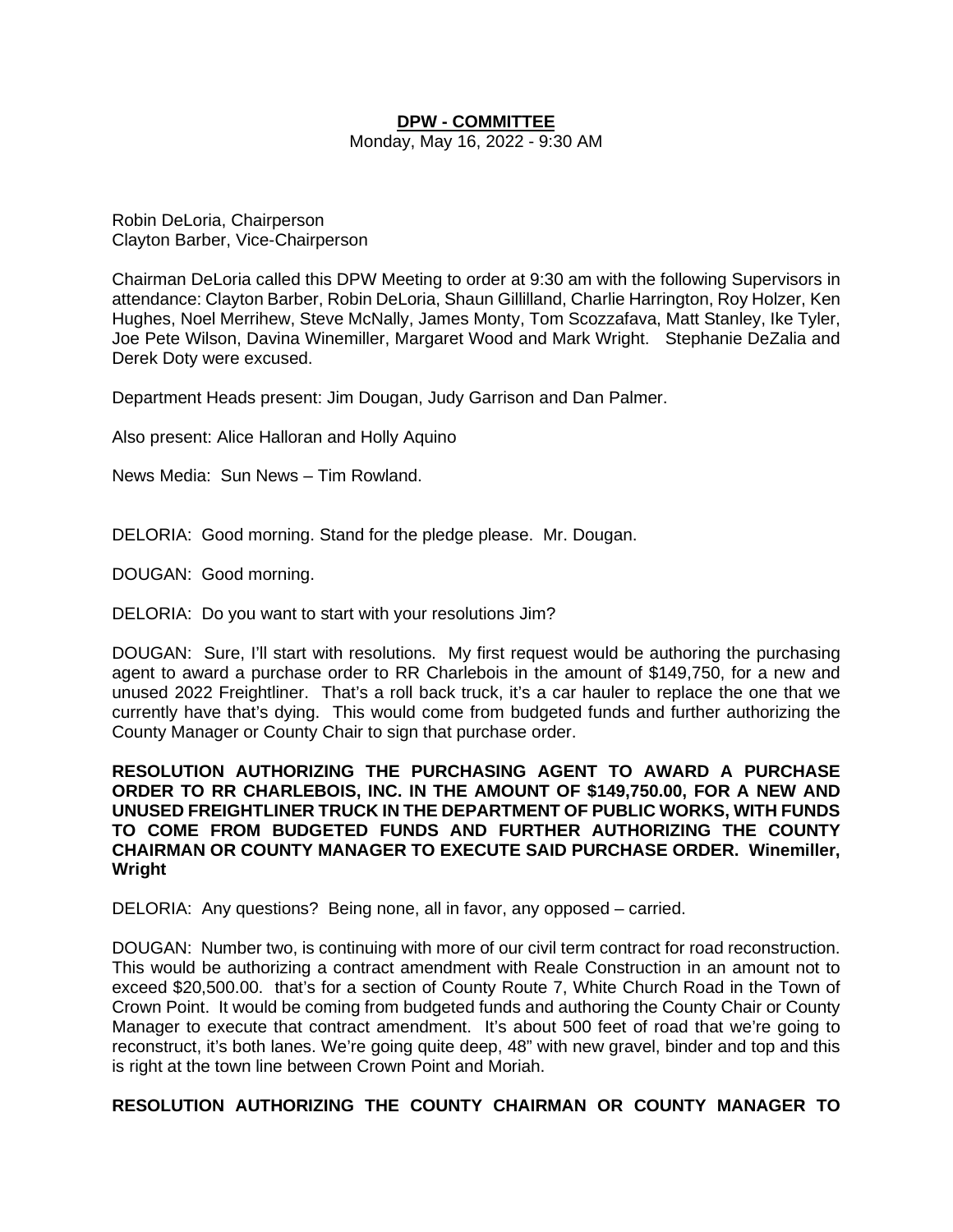## **EXECUTE A CONTRACT AMENDMENT WITH REALE CONSTRUCTION IN AN AMOUNT NOT TO EXCEED \$20,500.00, FOR LABOR AND EQUIPMENT NECESSARY FOR LIMITED ROAD RECONSTRUCTION OF A SECTION OF COUNTY ROUTE 7, WHITE CHURCH ROAD LOCATED IN THE TOWN OF CROWN POINT WITH FUNDS TO COME FROM BUDGETED FUNDS. Harrington, Holzer**

DELORIA: Any questions? Being none, all in favor, any opposed – carried.

DOUGAN: The next one is to paint three bridges. This is authorizing the purchasing agent to award a contract to Amstar of Western New York in the amount of \$752,800.00. The three bridges are one on Hulls Falls Road in the Town of Keene, there's one on blue Ridge Road in North Hudson and another one on the Blue Ridge Road in Minerva. We will be, DPW will be providing the temporary traffic signals, this will be coming from budgeted funds, CHIPS funds specifically and further authorizing the County Chair or County Manager to execute that contract.

**RESOLUTION AUTHORIZING THE PURCHASING AGENT TO AWARD A CONTRACT TO AMSTAR OF WESTERN NEW YORK IN THE AMOUNT OF \$752,800.00, TO PAINT THREE BRIDGES LOCATED IN THE TOWN OF KEENE, TOWN OF NORTH HUDSON AND THE TOWN OF MINERVA WITH FUNDS TO COME FROM CHIPS FUNDING AND FURTHER AUTHORIZING THE COUNTY CHAIRMAN OR COUNTY MANAGER TO EXECUTE SAID CONTRACT. Barber, Wright**

DELORIA: Any questions? I do. For paint? For three bridges? My word.

DOUGAN: Well, it's painting and sealing and it's –

DELORIA: Is there sand blasting?

DOUGAN: Oh yeah, it's putting those diapers up underneath to make sure none of the stuff goes into the water oh yeah. We received three bids. The bids went from this low bid to just under a million dollars.

DELORIA: And that's for three of them. Okay. Any other questions?

WINEMILLER: Is that the entire bridge underneath?

DOUGAN: Yes, that's all of the steel, superstructure that's the whole thing.

WINEMILLER: And this paint will help it from rusting and things like that?

DOUGAN: Yeah, this is our way of actually you know, preserving these bridges so we don't get into a full restoration or reconstruction.

DELORIA: And this part of your schedule that you've been working on?

DOUGAN: Yup, yup.

DELORIA: Got you, okay. All in favor, any opposed – carried.

DOUGAN: The next two are again about bridges. The first one, is for it's known as the Emergency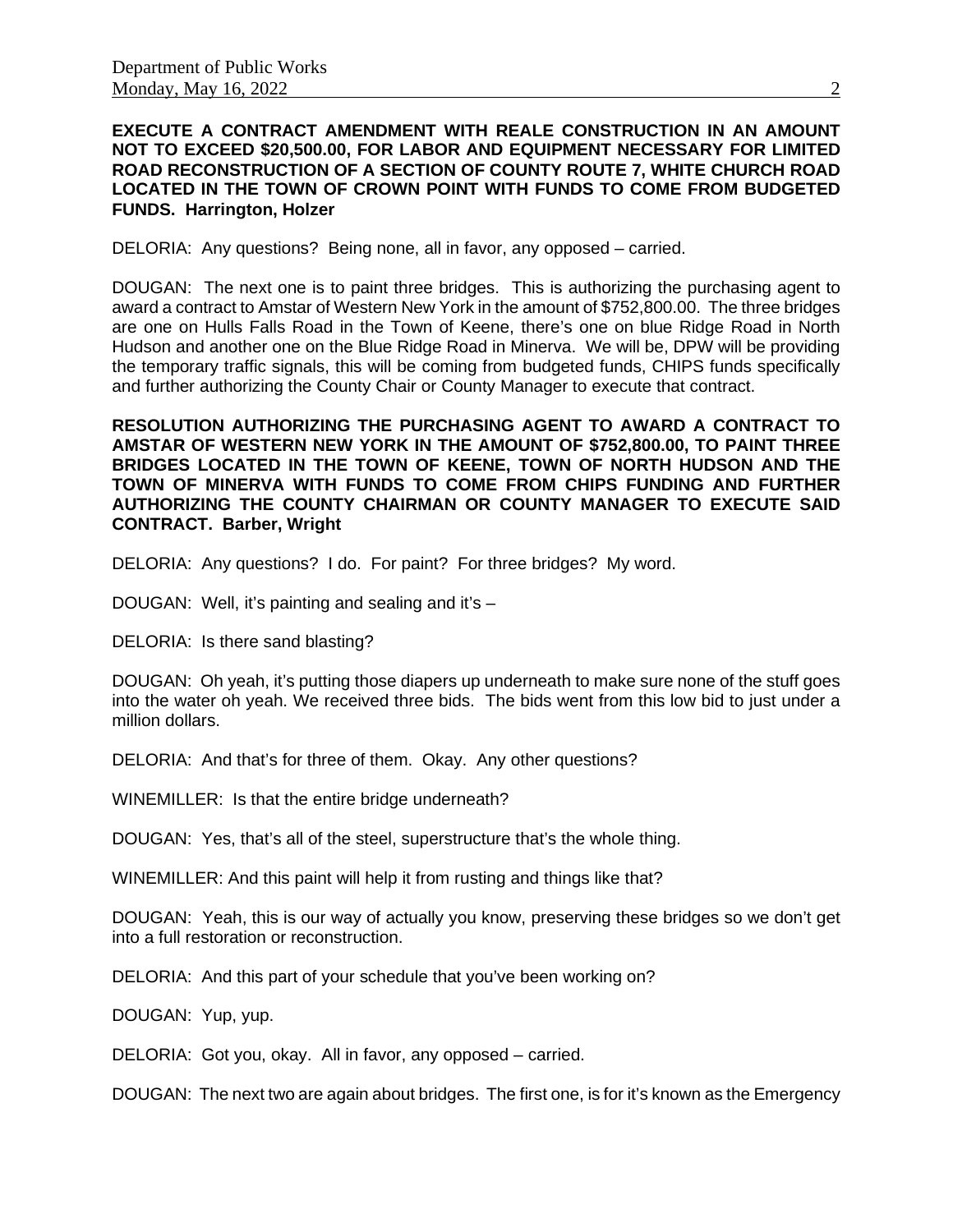Services Bridge, right near the covered bridge in the Town of Jay. I have a contract with Town and County Bridge and Rail already where they give us a unit price to clean and seal the concrete bridge deck. So this is a contract amendment. Each time we do a bridge they have to give me an updated price based on, let me go back, it's a unit price that they bid of about 19 cents a square foot so that tells you how much square foot we're dealing with there, excuse me, a dollar nineteen cents. So this would authorize a contract amendment with Town and County Bridge and Rail in an amount not to exceed \$14,763.00, that's for the concrete bridge deck cleaning and sealing. The bridge is located on County Route 82, Glen Road over the Ausable River, Town of Jay, funds to come from budgeted funds and further authorizing the county chair or county manager to execute that contract amendment.

**RESOLUTION AUTHORIZING THE COUNTY CHAIRMAN OR COUNTY MANAGER TO EXECUTE A CONTRACT AMENDMENT WITH TOWN & COUNTY BRIDGE & RAIL IN AN AMOUNT NOT TO EXCEED \$14,763.00, FOR LABOR AND EQUIPMENT NECESSARY FOR CONCRETE BRIDGE DECK CLEANING AND SEALING OF A BRIDGE LOCATED ON COUNTY ROUTE 82, GLEN ROAD OVER THE AUSABLE RIVER IN THE TOWN OF JAY WITH FUNDS TO COME FROM BUDGETED FUNDS. Holzer, Harrington**

DELORIA: Any questions? All in favor, any opposed – carried.

DOUGAN: And the last one I've got listed for today again, is another contract amendment with Town and County Bridge and Rail, amount not to exceed \$7,312.00. This is for the concrete bridge deck cleaning and sealing of the bridge on the Dugway Road, right in Clintonville, in the Town of Chesterfield funds to come from budgeted funds and further authorizing the County Chair or County Manager to execute that contract amendment.

**RESOLUTION AUTHORIZING THE COUNTY CHAIRMAN OR COUNTY MANAGER TO EXECUTE A CONTRACT AMENDMENT WITH TOWN & COUNTY BRIDGE & RAIL IN AN AMOUNT NOT TO EXCEED \$7,312.00, FOR LABOR AND EQUIPMENT NECESSARY FOR CONCRETE BRIDGE DECK CLEANING AND SEALING OF A BRIDGE LOCATED ON DUGWAY ROAD OVER THE AUSABLE RIVER IN THE TOWN OF CHESTERFIELD WITH FUNDS TO COME FROM BUDGETED FUNDS. Barber, Wood**

DELORIA: Any questions? All in favor, any opposed – carried.

DOUGAN: And the next one I have that's not on the list was discussion at the Fairgrounds committee meeting today. We discussed going out to bid to see if anyone would like to open up the campground again. In the past, the campground was operated by a couple of local gentlemen who had a contract to run that for about five years so just looking for authorization to go out to bid to see if anybody is interested in doing that.

## **RESOLUTION AUTHORIZING THE PURCHASING AGENT TO GO OUT TO BID FOR OPERATION AND MANAGEMENT OF THE CAMPGROUNDS LOCATED AT THE ESSEX COUNTY FAIRGROUNDS. DeLoria, Holzer**

DELORIA: Any questions? All in favor, any opposed – carried.

DOUGAN: That's all I have for resolutions. There's a nice picture in the report of the Water Street Bridge over her in Elizabethtown. We're getting ready, actually later this week, the superstructure the concrete neck beams as we call them are coming and so just to let you guys see some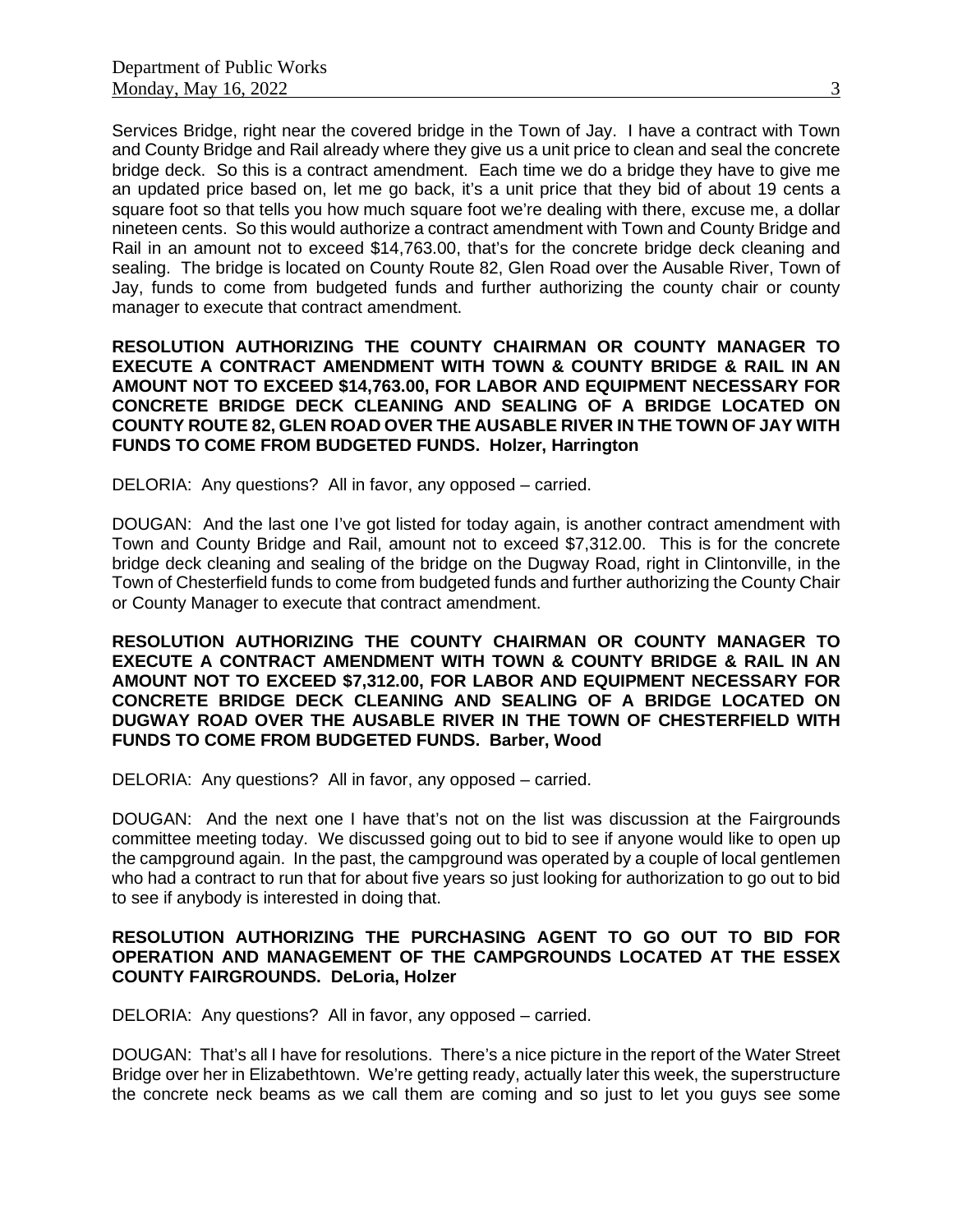progress. Other than that, I did double side the report for Supervisor Hughes' benefit.

HUGHES: Saves paper. This is great.

DOUGAN: I can be taught.

PALMER: Jim, do you know what they are doing in Lewis, over on Route 9, the State?

DOUGAN: Yup, they are replacing culverts. You're talking North there? They are replacing culverts. We did receive notification. Mr. Monty you got it too. They are going to have a shut down there for about a week, right?

MONTY: Nope.

DOUGAN: No, not all?

MONTY: No, they were supposed to start last Monday but they couldn't mobilize in time so they were mobilizing today. It will be closed from 6:00, May 20<sup>th</sup> and hopefully be back operational by I think it's Tuesday, the  $24<sup>th</sup>$  at 8:00 a.m. so there is four days there that they are going to be closed.

PALMER: Is there a detour around that?

MONTY: There is but don't look at the State's detour. The State will have you going 32 up to 33 and back and I've got Lewis residents that didn't know this, Deer's Head Road to the Moss Road and right back. It's going to add maybe five miles. The State has it listed as Exit 32 to Exit 33 or 33 to 32.

DOUGAN: Trying to keep truck traffic off those roads.

MONTY: I think so.

PALMER: Yes.

DELORIA: Which is wise. Okay, any questions for Jim? All set then, okay. Roy, did you have anything for us from the fairgrounds? Any comments?

HOLZER: Jim already did the resolution we wanted out of committee.

DELORIA: Okay and Alice.

DOUGAN: Thank you.

DELORIA: Thank you Jim.

HALLORAN: Good morning. Last week we had the Northern Adirondack Regional Envirothon and I just wanted to announce that a team from Keene Central School won the whole event. Not just Essex County so they will be going to the State Envirothon in about two weeks. Keene Central Beaver Bombs, other than that everything is in my report.